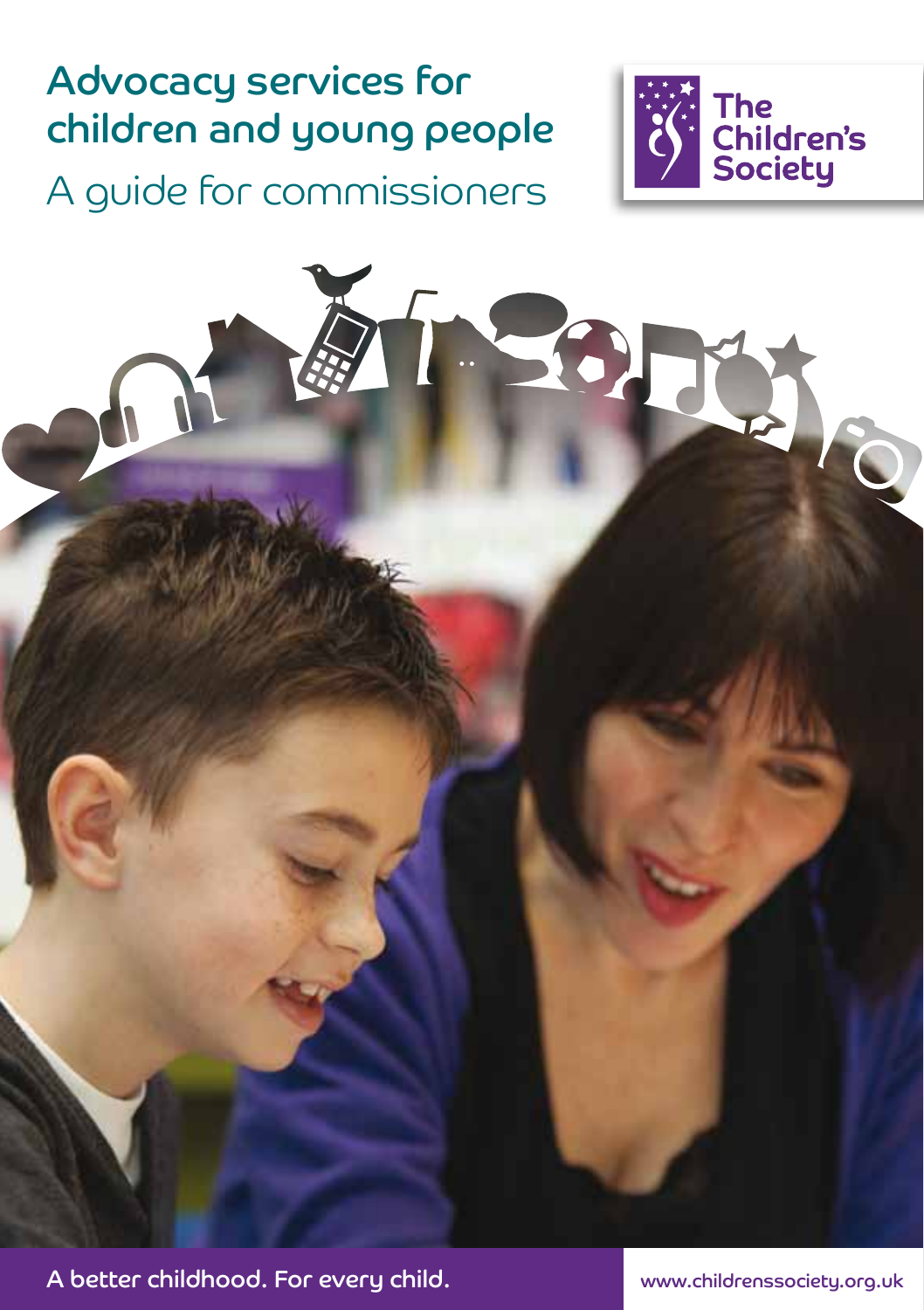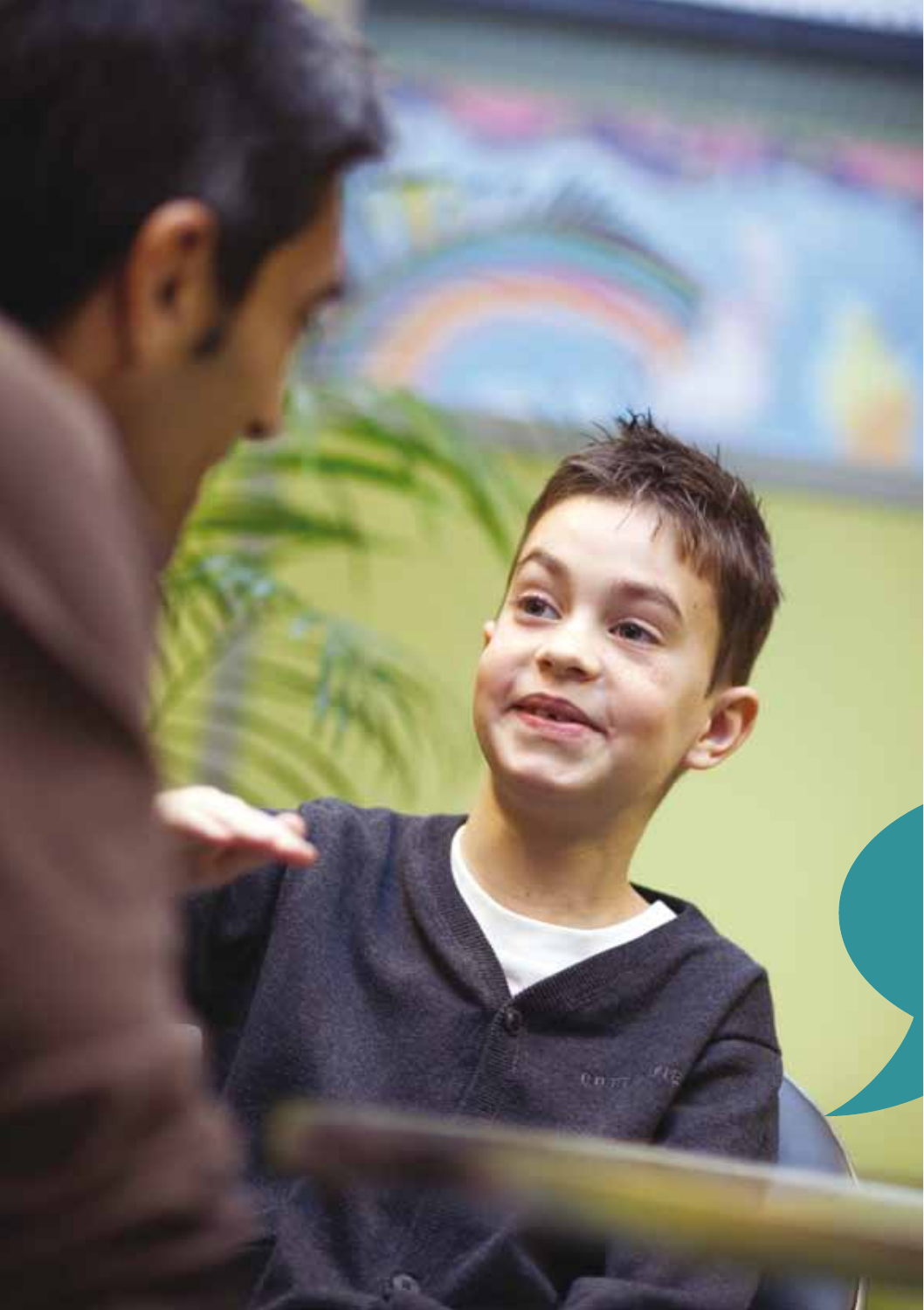## Introduction

'Advocacy is about representing the views, wishes and needs of children and young people to decision-makers, and helping them to navigate the system.'1

While the role of advocacu is well established in the law. the range of legislation governing how and when it should be used is complex. There is also a growing body of evidence on the barriers to accessing advocacy services provided by independent professional advocates, who are able to support children without a professional or personal conflict of interest.

This guide is to help those responsible for children's services to plan and design independent, professional advocacy services so that they have the greatest positive impact on the lives of children and young people.



'I wanted to tell someone what happened in the past. If I didn't have one (the advocate). I wouldn't be here now.' Young person

1. National Standards for the Provision of Children's Advocacy Services, Department of Health, 2002.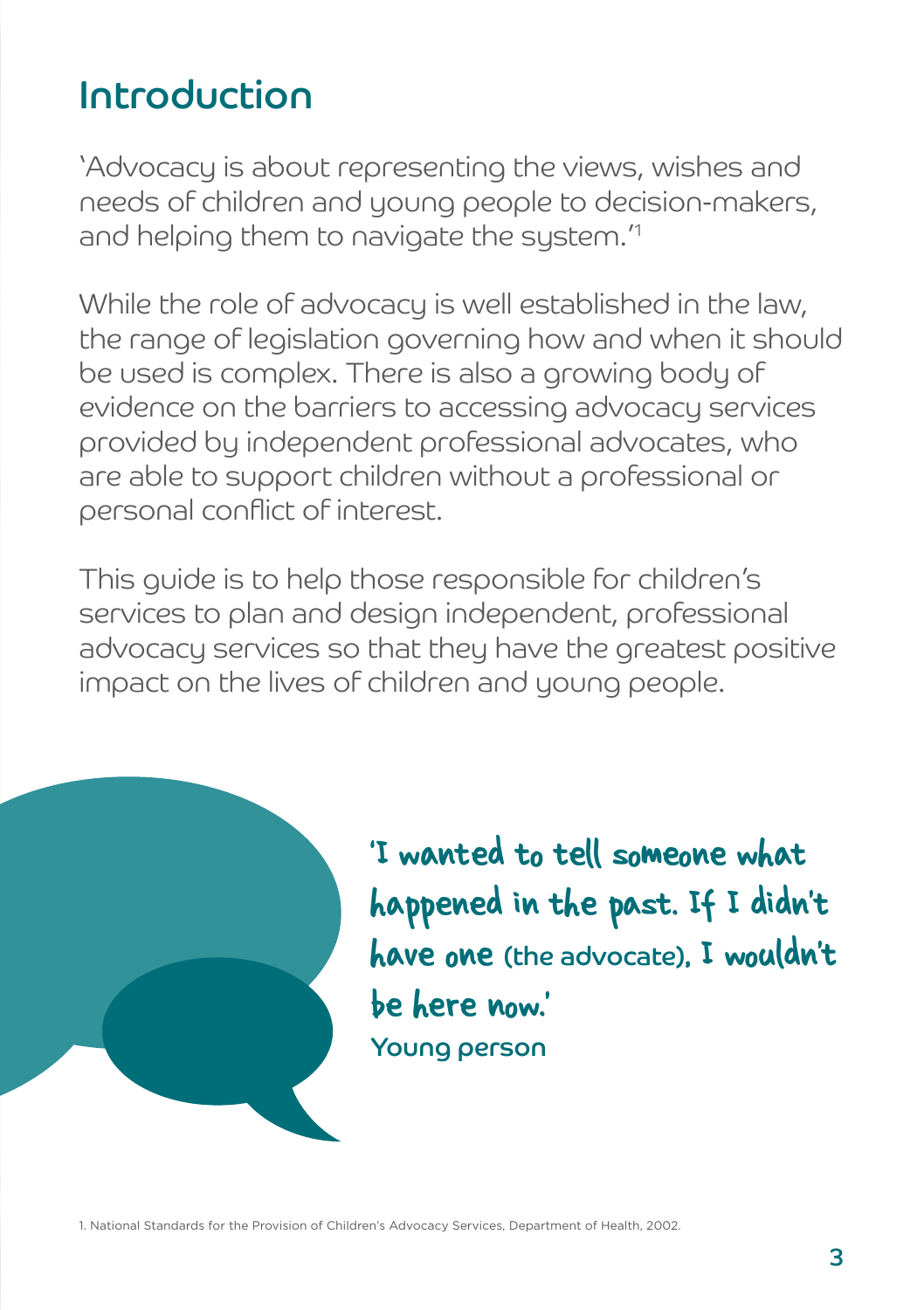### The benefits of a good advocacy service

For a local authority, a good advocacy service can result in wide-ranging improvements in services for young people including:

- More child-centred services and improved care packages<sup>2</sup>
- Improved transition from children and adult services and post-transition support $3$
- Complaints getting resolved at earlier stages.4

For children and young people a good advocacy service can result in:

- Enhanced self-esteem, confidence and broader life skills $5$
- Better understanding of processes and making informed choices<sup>6</sup>
- Enabling them to speak about abuse and neglect.<sup>7</sup>



- 2. Oliver, C., Knight, A. and Candappa, M. (2006) Advocacy for looked after children and children in need: achievements and challenges, Thomas Coram Research Unit.
- 3. Townsley, R., Marriott, A. and Ward, L. 2009, 'Access to Independent Advocacy: An Evidence Review', Office for Disability Issues.
- 4. Pithouse, A. and Crowley, A. (2007) 'National Standards in Children's Advocacy What Do Children Say?' Child Care in Practice, 13:1, pp17-32.
- 5. Franklin, A. and Knight, A. (2011) Someone on our side: Advocacy for Disabled Children and Young People. See also Oliver, C., Knight, A. and Candappa, M. (2006) Advocacy for looked after children and children in need: achievements and challenges, Thomas Coram Research Unit. See also Townsley, R., Marriott, A. and Ward, L. (2009) Access to Independent Advocacy: An Evidence Review. Office for Disability Issues. Franklin.
- 6. Elsley, S. (2010), *'*Advocacy makes you feel brave': Advocacy support for children and young people in Scotland, The Scottish Government p.12.
- 7. NSPCC Summits held May 2011. Safeguarding LAC through Advocacy, Fiona Becker, NSPCC Consultancy Service, July 2011. Advocacy was also introduced as a safeguarding measure following recommendations in the Utting Inquiry 1997.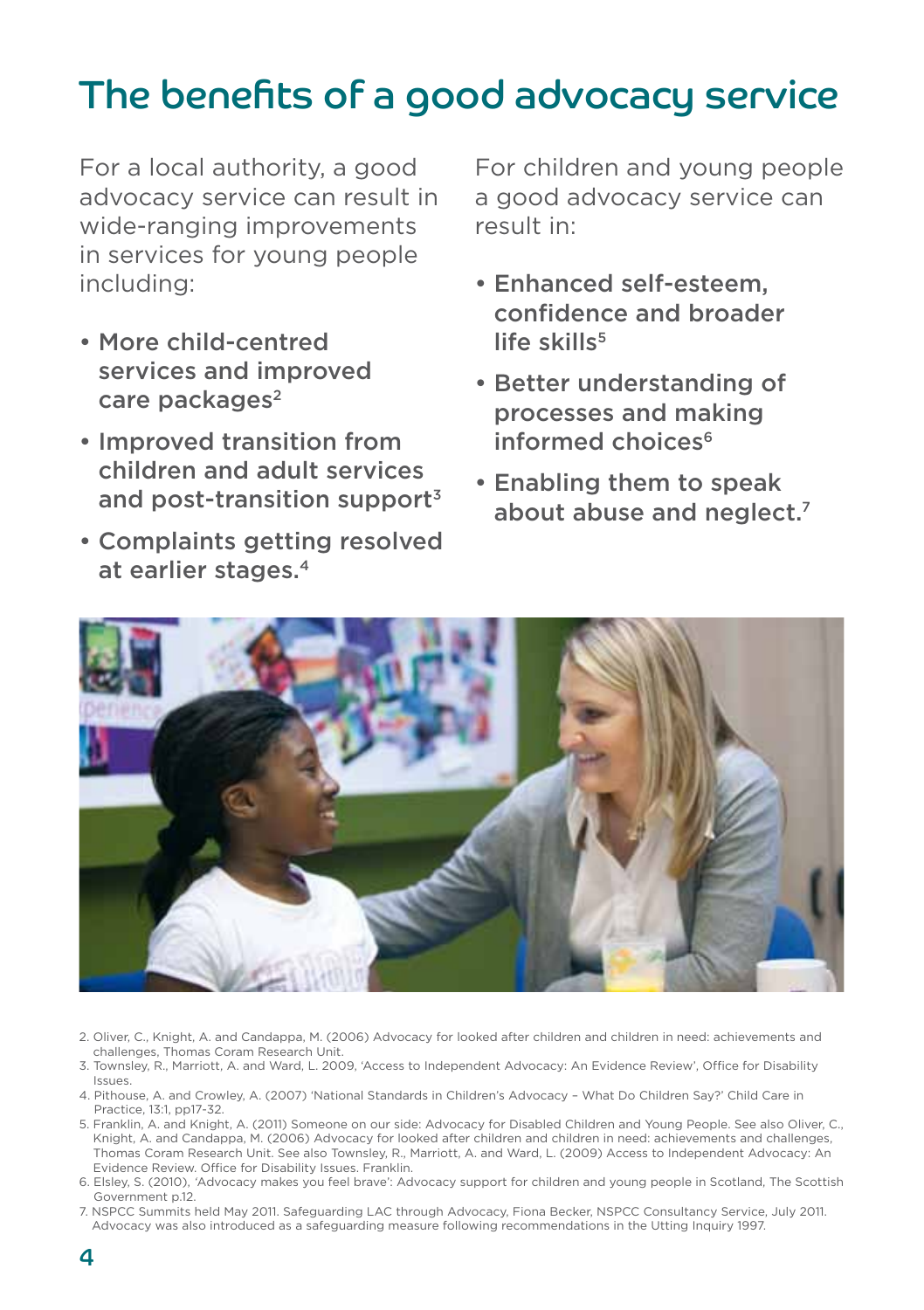## Specifications for advocacy services

Specifications for advocacy services vary tremendously between local authorities, which impacts on access to services for vulnerable children.8 We know that disabled children, black and minority ethnic children, younger children and those in foster care or in out of area placements have the greatest difficulty in gaining access to advocacy.<sup>9</sup>

Currently, different services may provide advocacy for specific groups of young people. They usually have their own points of contact and referral routes. This can lead to confusion about how to access advocacy and can deter children and young people from using advocacy services.

To avoid this, local authorities should aim to:

- 1) Identify the children and young people who are eligible for advocacy
- 2) Integrate the arrangements for commissioning services for them
- 3) Provide one point of contact and referral route.

This would make it easier for vulnerable children, young people and those referring them to know where to go when they need advocacy, and easier for local authorities to monitor the service they provide.



<sup>8.</sup> Brady, L. (2011) Where is my advocate? A scoping report on advocacy services for children and young people in England. Office of the Children's Commissioner.

<sup>9.</sup> Oliver, C., Knight, A. and Candappa, M. (2006) Advocacy for looked after children and children in need: achievements and challenges, Thomas Coram Research Unit.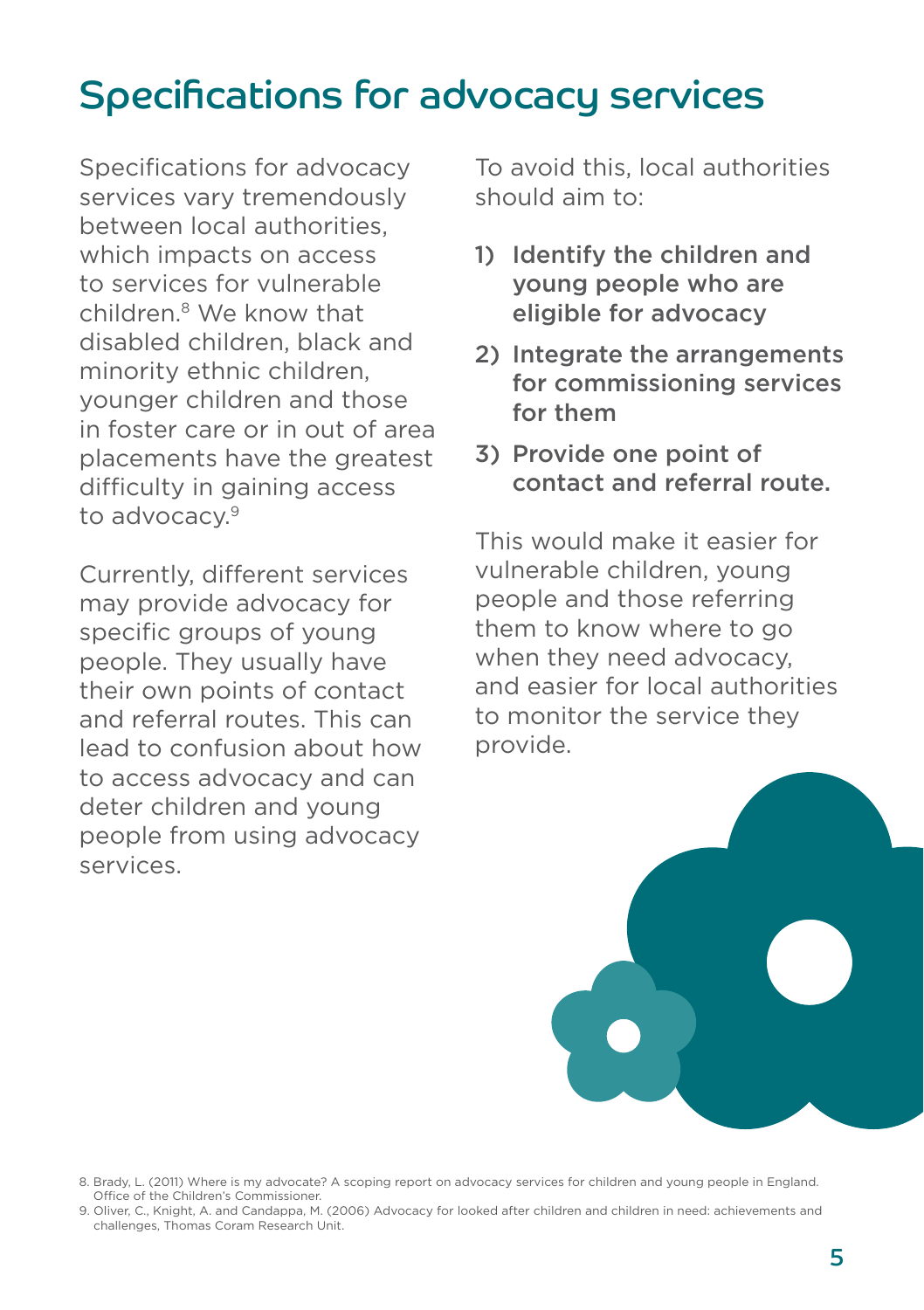### Principles to guide the commissioning, delivery and evaluation of advocacy services

National standards<sup>10</sup> require that advocacy is accessible, independent, committed to children's rights and led by the views and wishes of children. Key among these is Standard 6, on the importance of independence and Standard 8, which

requires the involvement of children and young people in the development and review of advocacy services. While the standards do not have the full force of statute, they should be complied with unless exceptional local circumstances justify variation.

#### Laura's story

Having suffered severe emotional and physical abuse as a child, Laura was taken into care. At 16, she became pregnant and social services were unsure of her ability to care for her baby. Desperate to avoid a repetition of her own experience, Laura called The Children's Society's Participation, Advocacy and Rights (PAR) programme and asked for help.

We explained Laura's rights to her and helped her find a solicitor. Regular meetings allowed her to articulate her views for court statements. After several court appearances, the judge agreed that Laura could take her child to a mother and baby assessment unit to prove that she was able to care for her child and to learn the mothering skills she had never experienced.

Laura became more confident. She began speaking up at meetings and believing in herself. At the final hearing the judge said how impressed he was with Laura's commitment and she was allowed to keep her child.

10. National Standards for the Provision of Children's Advocacy Services, 2002, Department of Health.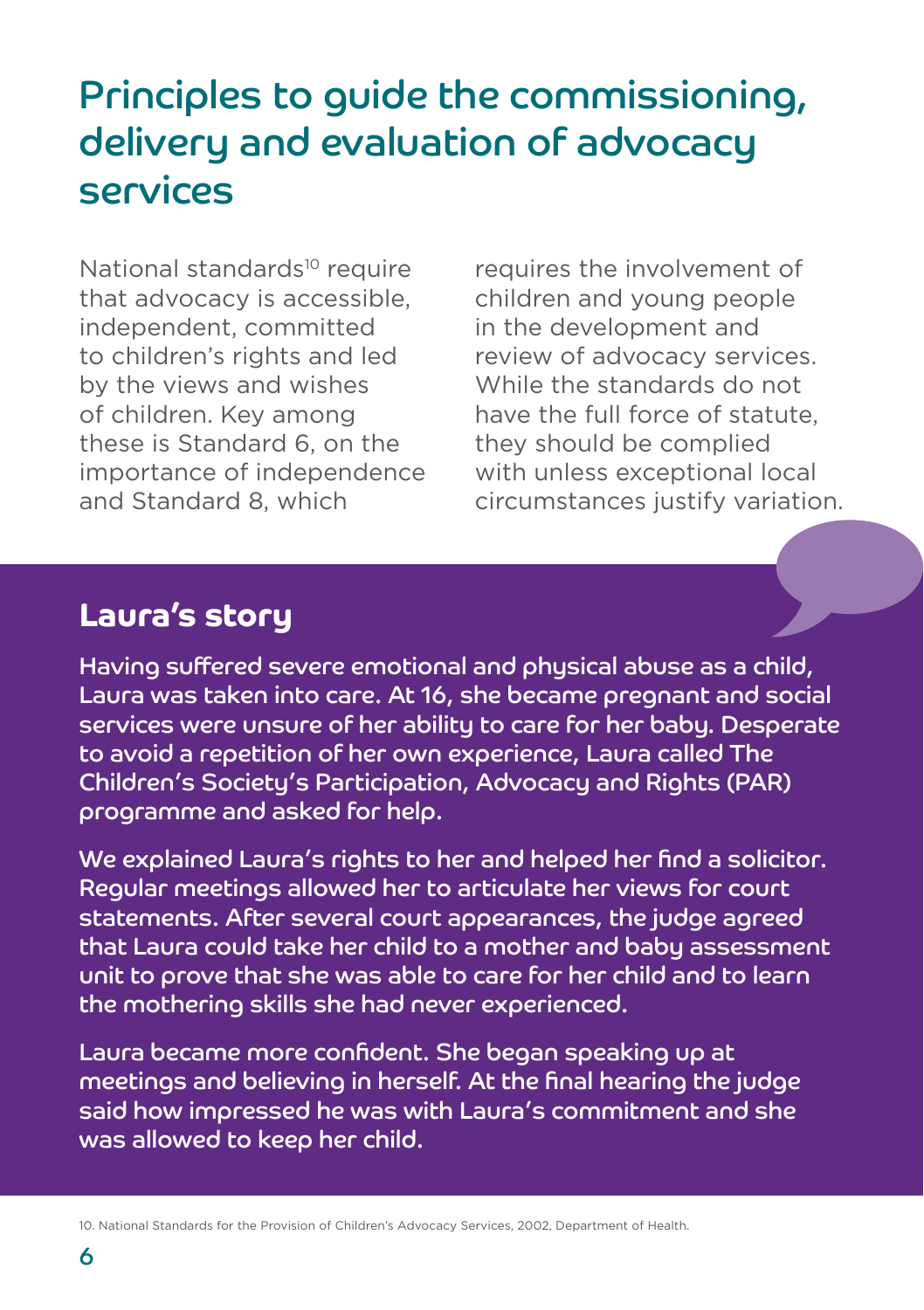## Under what circumstances should advocacy be provided?11

The last two decades have seen a number of different laws, regulations, guidance and policy initiatives emphasising the importance of advocates in the lives of a wide range of children and young people. Sections 1–3 below outline the legal framework for the provision of advocacy to children and young people.

#### Advocacy to support children in need and looked after children when decisions are made about their lives 1

Section 22 (4) of **The Children Act 1989**, consistent with article 12 of the United Nations Convention on the Rights of the Child, provides that before making any decision with respect to a child who the local authority is looking after or proposing to look after, the authority must ascertain the wishes and feelings of the child. Section 22 (5) says that local authorities should give due consideration to those wishes and feelings.

**The Children Act 1989 Guidance and Regulations Volume 2: The Care Planning, Placement and Case review (England) 2010** make clear that where children have difficulty in expressing their wishes and feelings about any decisions made about them, consideration must be given to securing the support of an advocate.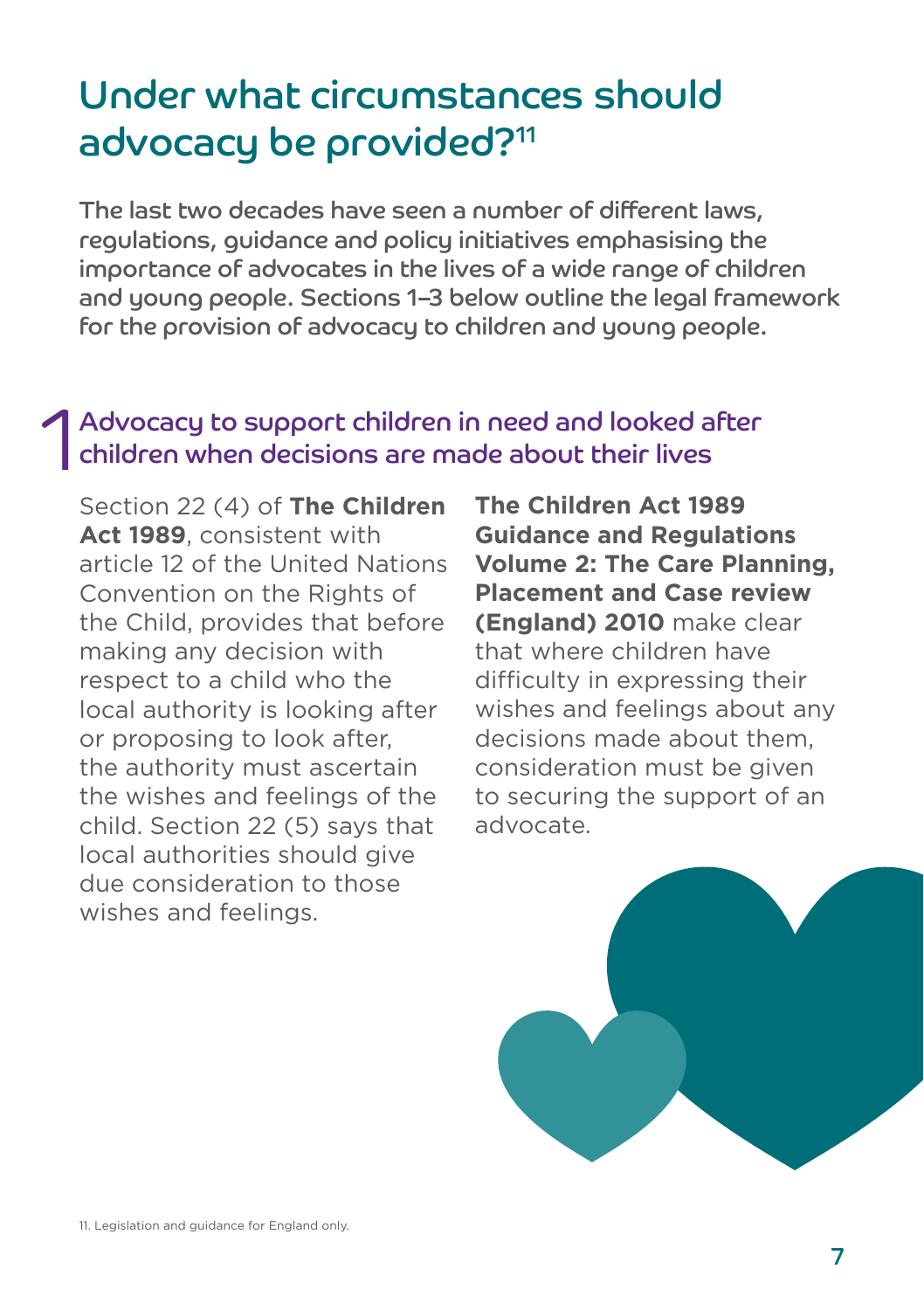**The IRO Handbook: Statutory guidance for Independent Reviewing Officers and local authorities on their functions in relation to case management and review for looked after children 2010**  makes clear that every looked after child has a right to be supported by an advocate whenever they want such support. It states that local authorities must have a system in place to provide written, age appropriate information to each looked after child about the function and availability of an advocate and how to request one. Where a child has additional communication needs that cannot be met within the IRO team, a presumption should be made that a child will be supported by an independent advocate who has the appropriate expertise to understand the child's means of communication.

The **Children's Homes: National Minimum Standards 2011 and the Fostering Services: National Minimum Standards 2011** include standards that emphasise the importance of children's knowledge about their right to independent advocacy and how to access an advocate.

The statutory guidance **The Roles and Responsibilities of the Lead Member for Children's Services and the Director of Children's Services12** makes it clear that systems must be in place to enable the voices of children and young people to be heard and to help inform the council's strategy for corporate parenting, in particular those who are disabled and living in placements a distance away.

'It's absolutely brilliant, brilliant' One young man's verdict on what it feels like to have an advocate

12. DCSF, 2009.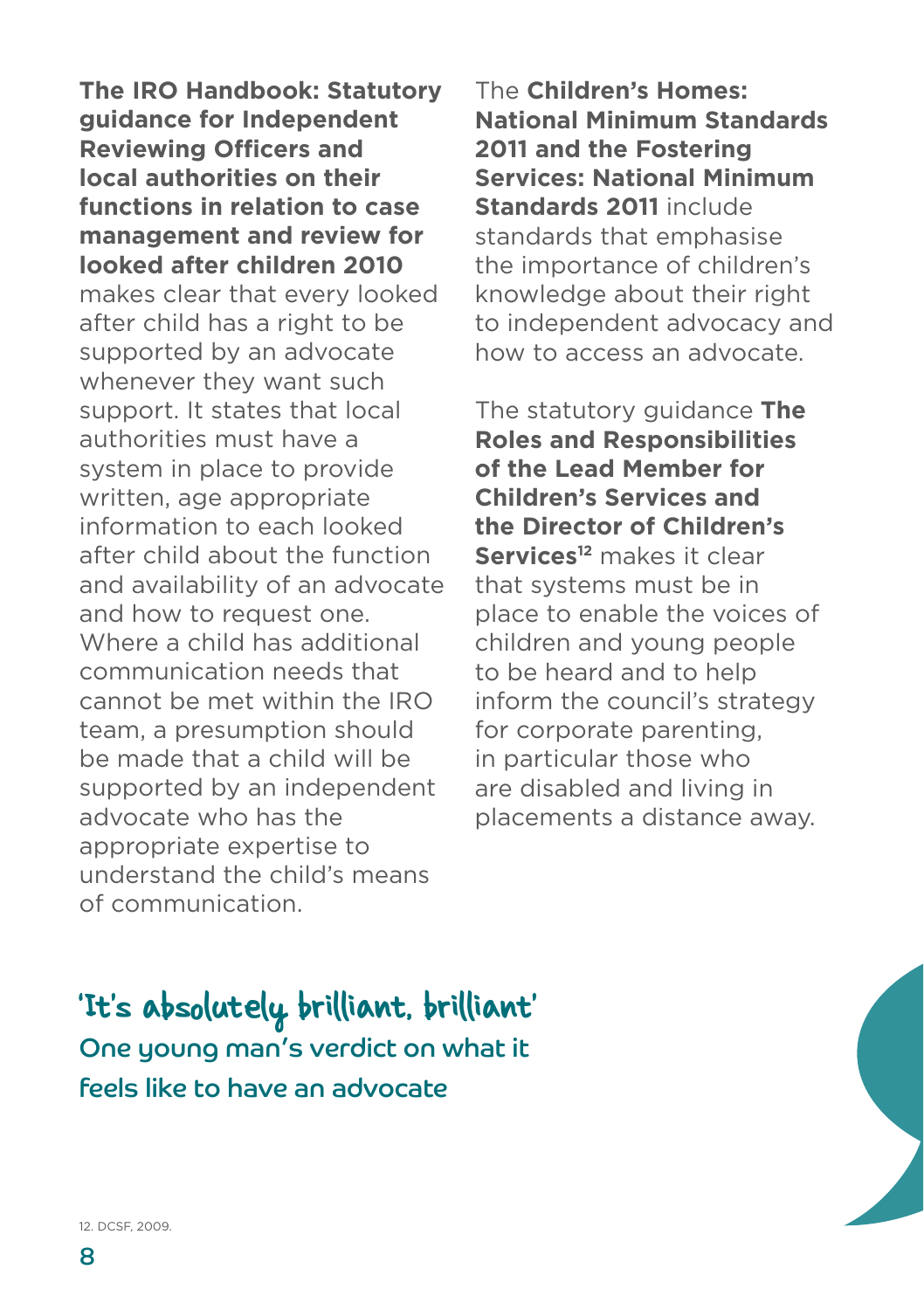Advocacy for looked after children, children in need and care leavers in complaints and representation procedures, and provision of information to children and young people about their right to an advocate 2

**The Adoption and Children Act 2002** placed a duty on local authorities to make arrangements for the provision of advocacy services for care leavers and other children using children's services who are making or intending to make a complaint under section 24D or section 26 of the Children Act 1989.

**The Children (Leaving Care) Act 2000** requires responsible authorities to make sure young people have access to independent advocacy services to support them through complaints procedures.

**The Children Act 1989 Representation Procedure (England) Regulations 2006** and the relevant statutory guidance **Getting the Best from Complaints: Social Care Complaints and Representation for Children, Young People and Others 2006** as well as **the Children Act 1989 Regulations and Guidance Volume 3: Planning Transition to Adulthood for Care Leavers** and the **Advocacy Services and Representations Procedure (Children) (Amendment) Regulations 2004** make it clear that these groups of children have an entitlement to independent advocacy when making a complaint and also for representations which are not complaints including those relating to improvements in the service they receive, and that children and young people should be made aware of their entitlement to independent advocacy and how to access it.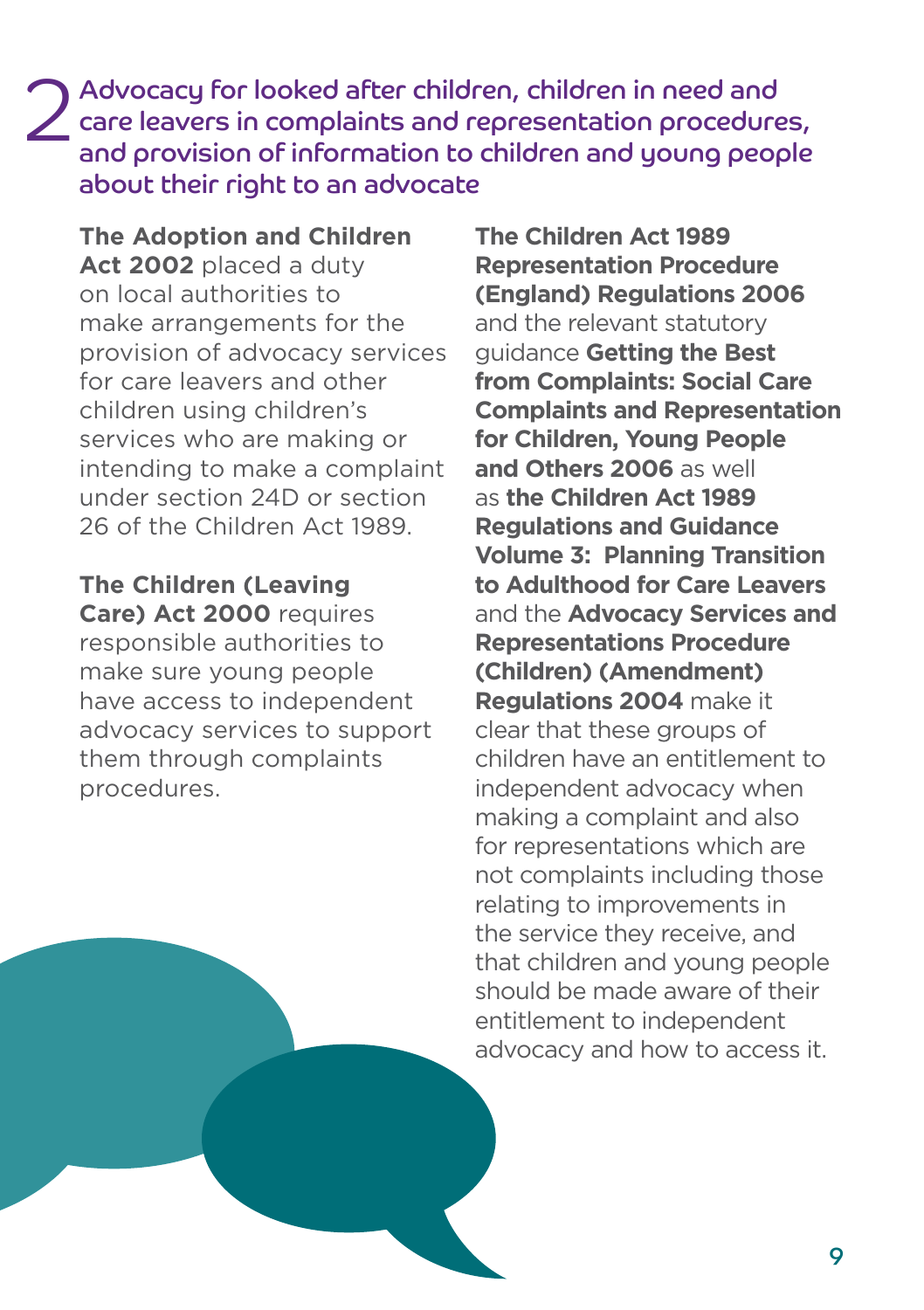

The **Mental Capacity Act 2005** and the **Mental Health Act**  Other advocacy provision 3

**2007** introduced the roles of Independent Mental Capacity Advocates and Independent Mental Health Advocates. Under the Mental Capacity Act 2005 an independent advocate should be provided to those over 16 who lack the capacity to make their own decision about medical treatment or changes in their care and have no friends or family to support them. The Mental Health Act 2007 included a duty to provide advocacy for people, including children and young people, subject to compulsory powers

under the Mental Health Act 1983. The **Mental Health Act 1989 (Independent Mental Health Advocates) (England) Regulations 2008** direct primary care trusts to make arrangements for the provision of Independent Mental Health Advocates.

The **Health and Social Care Act 2001** provided for patients making or intending to make a complaint, under a procedure operated by a health service body, to receive advocacy. This is currently provided by the Independent Complaints and Advocacy Service (ICAS).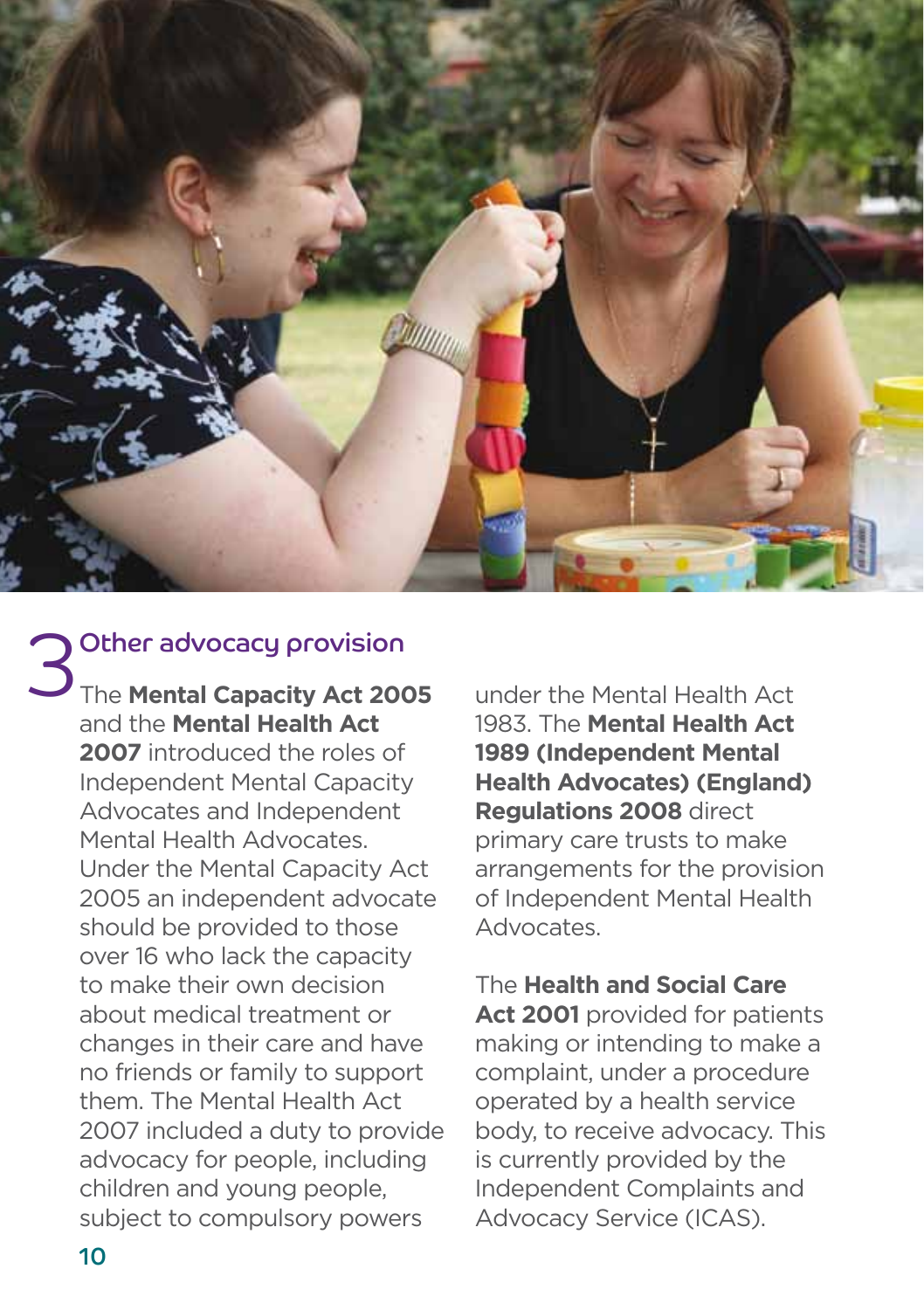### Five top recommendations for local authorities to ensure effective advocacy provision for disabled children and young people

The Children's Society has produced a number of research reports about disabled children's advocacy.<sup>13</sup> This research highlights the problems that disabled children and young people have in accessing advocacy. We recommend the following to ensure that all disabled children and young people can benefit from advocacy:

- **1)** Local authorities should ensure that independent advocacy services can provide specialist skills in working with disabled children, including those with complex communication needs.
- **2)** Local authorities should provide information about advocacy services in a range of accessible formats to disabled children and young people. This is particularly important when they enter the care system or move into long-term residential placements and before every review. Information on advocacy services for disabled children should also be provided to foster carers, residential care staff, IROs and parents/carers.
- **3)** Local authorities should ensure that Section 1.10 of the Care Planning, Placement and Case Review statutory guidance is implemented in full and should monitor that all children who have difficultly expressing their wishes and feelings are secured the opportunity to have the support of an advocate.
- **4)** Local authorities should incorporate in their commissioning arrangements a requirement for advocacy services to produce an annual report to be published alongside the local authority's annual complaints report.
- **5)** Commissioners should ensure that independent advocacy services support disabled young people in their placements.

To view our latest reports on advocacy for disabled children, please visit the website at **www.childrenssociety.org.uk/research**

Franklin, A. and Osborne, C. (2009) Independent reviewing officers' communicating with children with complex communication needs: An investigation for DCSF, The Children's Society.

<sup>13.</sup> Franklin, A. and Knight, A. (2011) Someone on our side: Advocacy for disabled children and young people, The Children's Society. Mitchell, F. (2007) When will we be heard? Advocacy provision for disabled children and young people in England, The Children's Society.